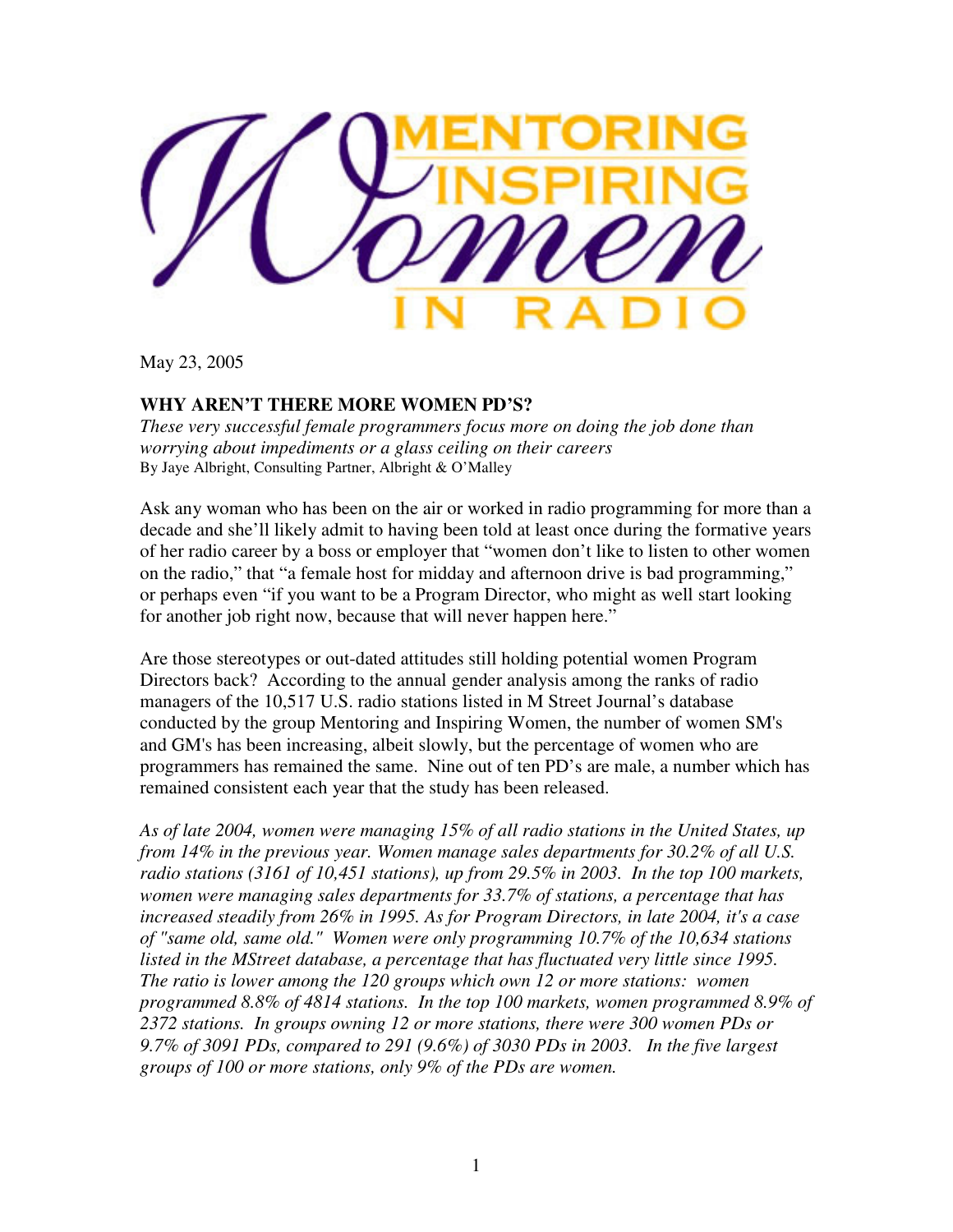To investigate why GM and SM ranks have increasingly been populated by women while PD percentages didn't grow, R&R talked to eight women whose successes prove that it is not a lack of ability, passion, desire or talent which may be holding women back.

Becky Brenner programs Infinity-owned KMPS, Seattle. Beverlee Brannigan is Operations Manager for Journal Broadcast Group of Wichita, overseeing formats from country to Hispanic. International broadcast consultant and author Valerie Geller is President of Geller Media, having spent much of her career as a news director, on air talent and ultimately as PD of WABC, New York. She is currently working on her next book, a follow up to *Creating Powerful Radio: A Communicator's Handbook* and *The Powerful Radio Workbook: The Prep, Performance & Post Production Planning.* Helen Little is Operations Manager for Radio One Philadelphia's WPHI/WRNB/WPPZ cluster. Lisa McKay is PD for Curtis Broadcasting's WQDR, Raleigh. Turi Ryder is a talk radio host who works almost exclusively from her San Francisco home studio and is heard regularly on KIRO AM, Seattle, WMAL in Washington DC and FM 107 in Minneapolis. Julie Stevens is PD and morning personality at Empire's KRTY, San Jose. Melissa McConnell Wilson, is General Manager for 90.5 The Edge, (KVHS) Concord, California, one of the most successful student-run stations in the world.

Little says, "Part of it, of course, is that there are less jobs for both men and women today in programming. The radio business is operating with a totally different structure now. There is no doubt that there were fewer women PD's several decades ago because there definitely was a ceiling on the average woman's career track.

"It was hard for more than one woman at a station to find a job on the programming side and usually that job was evenings or midday on the air. So, it's not surprising to me that there are fewer women left with a desire to program now with the decade or more experience that it often takes to get to the level where you're perceived as equal to the best-qualified men who are considered for these positions too. Today, more women have the opportunity to do those jobs, but the fact is that there are fewer jobs. For example, here at Radio One in Philadelphia, we have three radio stations, which once upon a time would have had three program directors. Now in many cases, that is just one job, held by one person who is a cluster-programming manager. My experience is that more of our programming people on the way up to management are now women, compared to ten or fifteen years ago, so the jobs are bigger and the opportunities are greater but there are just fewer of them available to men or women."

Brannigan says that she runs into "a lot of women air personalities to whom it has never occurred that THEY could be the PD someday. I can't explain why. I'm generalizing, of course, but women bring great organizational and creative skills to the party. Especially for women-targeted formats, it's puzzling to me why more women aren't in programming management positions."

Ryder adds: "At the time in one's career when advancing to the position of PD would be most natural, many of us are also at the moment in our lives when we must choose whether or not to have families. Since radio is a demanding occupation, often requiring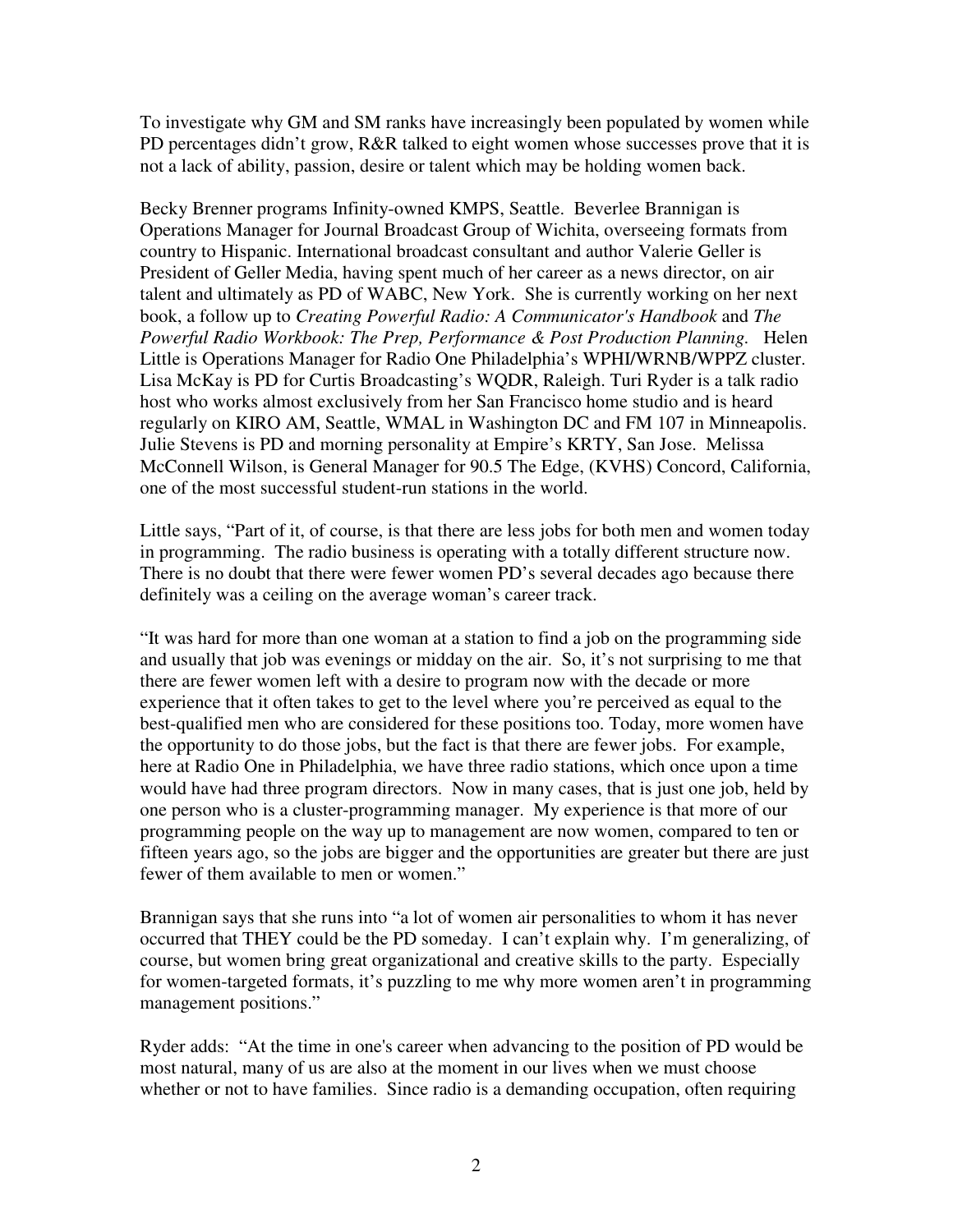frequent relocation, long hours, and providing little job security, and considering that the openings available to women will likely be fewer, many talented women opt for lower profile jobs in radio, or leave the industry altogether. I could, if pressed, name several talented women who were fabulous on and off the air, and would have made great PDs. One started her own business as a franchisee, another got her pilot's license (she started an air traffic service). Secondly, a GM may hire a string of PD's who turn out to be only marginally successful. Still, the GM (statistically likely to be male) can continue to recruit prospective PD's for years and attract little attention to himself. However, the moment the GM hires someone unusual---a woman or perhaps a minority for a non minority formatted station---the eyes of the industry swivel and focus on him faster than Linda Blair's head spun round in "The Exorcist." Most of us, women included, are not too comfortable with that level of scrutiny. Since one can find talented managers of both sexes, it's simply less "dangerous" to go with someone who won't force her boss to live in a spotlight. By the way, I solved the family problem by building a studio in my house."

For a time, it seemed that path to programming for women was as attainable as the one to major dayparts for on-air talent years before, according to McConnell. "I've actually had PDs tell me that I couldn't be hired in the midday slot because there was a female doing the adjacent drive slot -- actually used the "wall to wall female" phrase! And both instances were in San Francisco! Having worked very hard to advance from Music Director to APD and PD at several stations, I believe the hesitation to put women in programming comes from upper management.

"It's almost like they don't seriously consider it a possibility (still!), when hiring a male for the same job is a given. I had to "prove myself" when my male counterparts did not. Perhaps it's the issue of accommodating family issues (sick kids, pregnancy and maternity leave, etc.), which are handled very differently by male PDs. That may be viewed as a liability. It's ironic, that women may more easily move into General Management than Programming -- it's all about money! The numbers don't lie (the bottom line, that is!), and it's hard to argue the competency of a woman who makes the station money. Of the other women GMs I have known, they all see the big picture, can manage the entire station AND a family at home, in many cases.

"So how is it different than Programming? It may be that the "business" world is more conventional (9 to 5) and the interface with the music business is more unconventional (in time commitment, outside of office hours for time and travel, etc.) How ironic!

"Other than my distain for the amount of paperwork involved in being a GM, I found it comes naturally for me, and my Programming experience gives me great insight. (But I'll be honest, I miss the "creative" aspects of Radio -- the rush of being on the air every day and the intensity of crafting the music programming and on-air elements to create a masterpiece of the format! This is, even though I still do a little bit of that now. I think about it every day)."

Brenner thinks "it is because women make life choices based on what will allow them to balance personal and professional goals most successfully. It is much more difficult to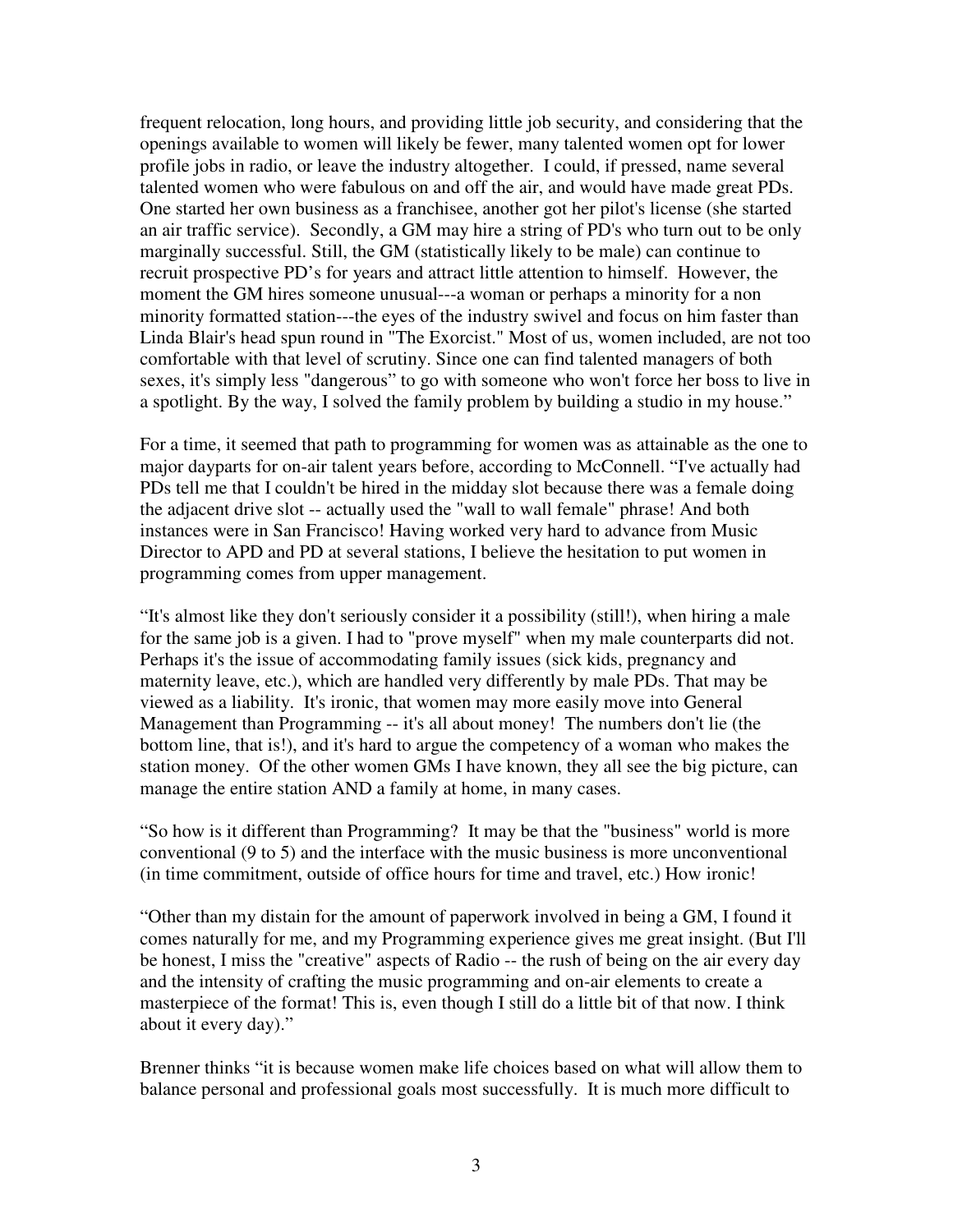have a family if you have a 7 day a week, 24 hour a day job. If you are going to be a good Program Director, you need to sacrifice a lot of evenings and weekends and you may never make the kind of \$\$ you can in sales or management.

"It is certainly getting better as more women become more experienced in programming," she adds. "I think you have to consider the fact that until the late 70's, women were relegated to nights and overnights and not exposed to music programming, research and strategic planning. It took several years for GM's to evolve out of the "old school" and actually seek women out for programming positions. Now with consolidation, there are fewer programming jobs out there. If you combine that with the fact that most women can't see balancing family and Programming, I think that explains the slow growth."

Geller "completely" agrees, "however what I do know is that each year that goes by, the situation seems to improve. When I first got into radio in the seventies, there were so few women around. I recall being on the air looking for gigs and once told: "We have our woman...if she leaves to get pregnant, and if we need another one, we'll give you a call..." That being said, much of my career as a news director, on air talent and finally as PD of WABC in NYC, I was told I was the "first woman" they'd had in the job… I'm delighted now to see more and more talented, capable and accomplished women not only in promotion and sales but as excellent GMs, PDs and there is opportunity now for stronger women on air. But at the end of the day, because of the nature of the business, to quote Cameron Crowe in 'Jerry McGuire', it's "Show me the money." If talented women program directors can find and develop talent, work to compete in the format and know their market, the opportunity to cover the bottom line and grow the station, will follow and more women will move ahead. That being said, the stakes are higher for talented women so often a woman will take risks, try new things, and at core, understand that in the creative process, not everything always works, but if enough of what you try DOES work, then it will get an audience."

Stevens is not sure she got her job like other female PD's got theirs: "It was pretty much thrust upon me. In fact, during the 80's I felt pushed along faster than I probably should have been because I was a woman. Owners and operators were trying to fill quotas in those days and if you were female and had a modicum of sense, they put you on the fast track to management.

"Seeing the situation at KRTY from the outside, one might think discrimination in that I hired Nate Deaton, and he was just promoted over me to be the GM. Truth is, I went to the owner and told him he should make Nate the GM because we had a hole in our leadership and home and family are way to important to me to spend the kind of time required of a GM. I can't help but think there are lots of other women broadcasters out there like me. If you're on the air, it's a perfect situation for having kids. Especially if you're on the morning show. 5-9a.m. and you're done for the day. Dad gets the kids off to school and you pick them up from school. The situation is perfect for families. But it also means you're not terribly interested in management. That's my experience."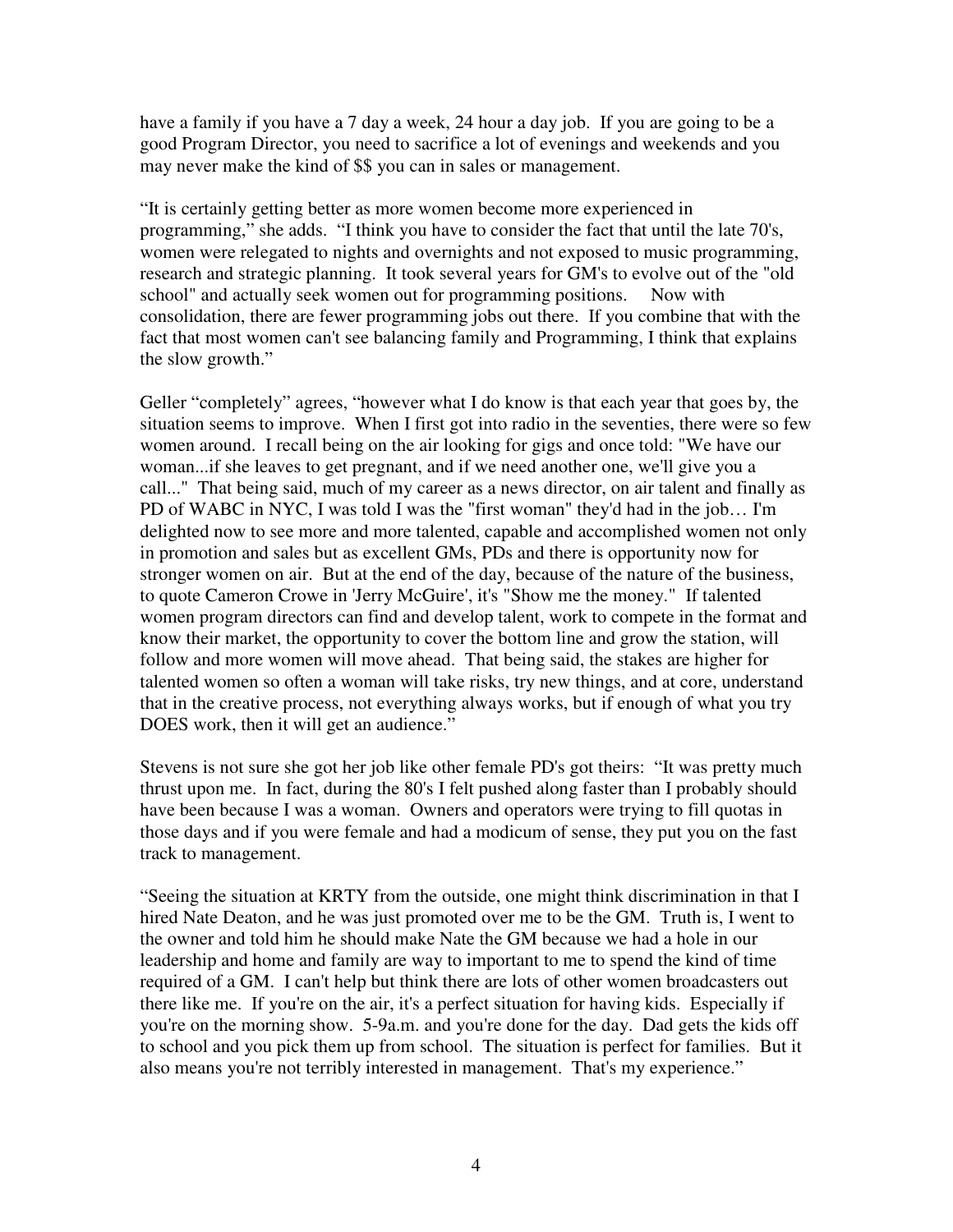What would be an interesting question, according to McKay, is "How do the stations with female PD's do in comparison to the national average of that format?

"I could spend most of the day griping about the good ole boy network, it exists and it always will. I'd rather ignore it and help my team and my station move forward. I had a manager explain why he was meeting with one of my programming staff without me the other day as "having a man to man chat with him." When I asked what the topic was I found out it was one that I had covered months ago with this team member.

"Radio has a self perpetuating outdated mentality of taking the road that has always worked pretty well in the past instead of actively searching out new ways to get the job of building loyalty with our listeners and training tomorrow's legends done better and differently."

Little advises women who have a desire to learn programming skills to "let it be known to the people who hold the positions you aspire to. Equip yourself with the knowledge and abilities it takes to do the job successfully. Then, aggressively network with others while expanding your education in all areas of management from music, technology, formatics, programming law and motivation of talented creative individuals.

"There's no doubt that there is another factor as well of course, which is the need for balance in their business and personal lives that women often seem to see a need for in order to feel fully successful. Is her husband willing to relocate to a new city where opportunity might open up? Her children? Women do have to balance a lot more on their plate if they want to excel in both the personal and career side of their life."

Brenner is confident that things are "getting better as more women become more experienced in Programming. I think you have to consider the fact that until the late 70's, women were relegated to nights and overnights and not exposed to music programming, research and strategic planning. It took several years for GM's to evolve out of the "old school" and actually seek women out for programming positions. Now with consolidation, there are fewer programming jobs out there. If you combine that with the fact that most women can't see balancing family and Programming, I think that explains the slow growth."

But, McConnell tells this story: "During an interview, a GM asked me how many children I had at home (clearly taboo, but he did it anyway!), and then hired a less experienced, less qualified twenty-something single male for the PD gig instead. (The station flipped format a year later, due to lack of ratings). It's maddening and unfair, but that can be enough to make even the most determined among us want to quit pounding our heads against a brick wall."

"I have not experienced a glass ceiling in my career, Brannigan adds, "and I don't think it's coincidence that my personal situation (married, no kids, husband willing to move) has allowed me the flexibility to grow my career. I'm in awe of women who have demanding jobs AND families. I'm not sure when they sleep. Not every woman has a